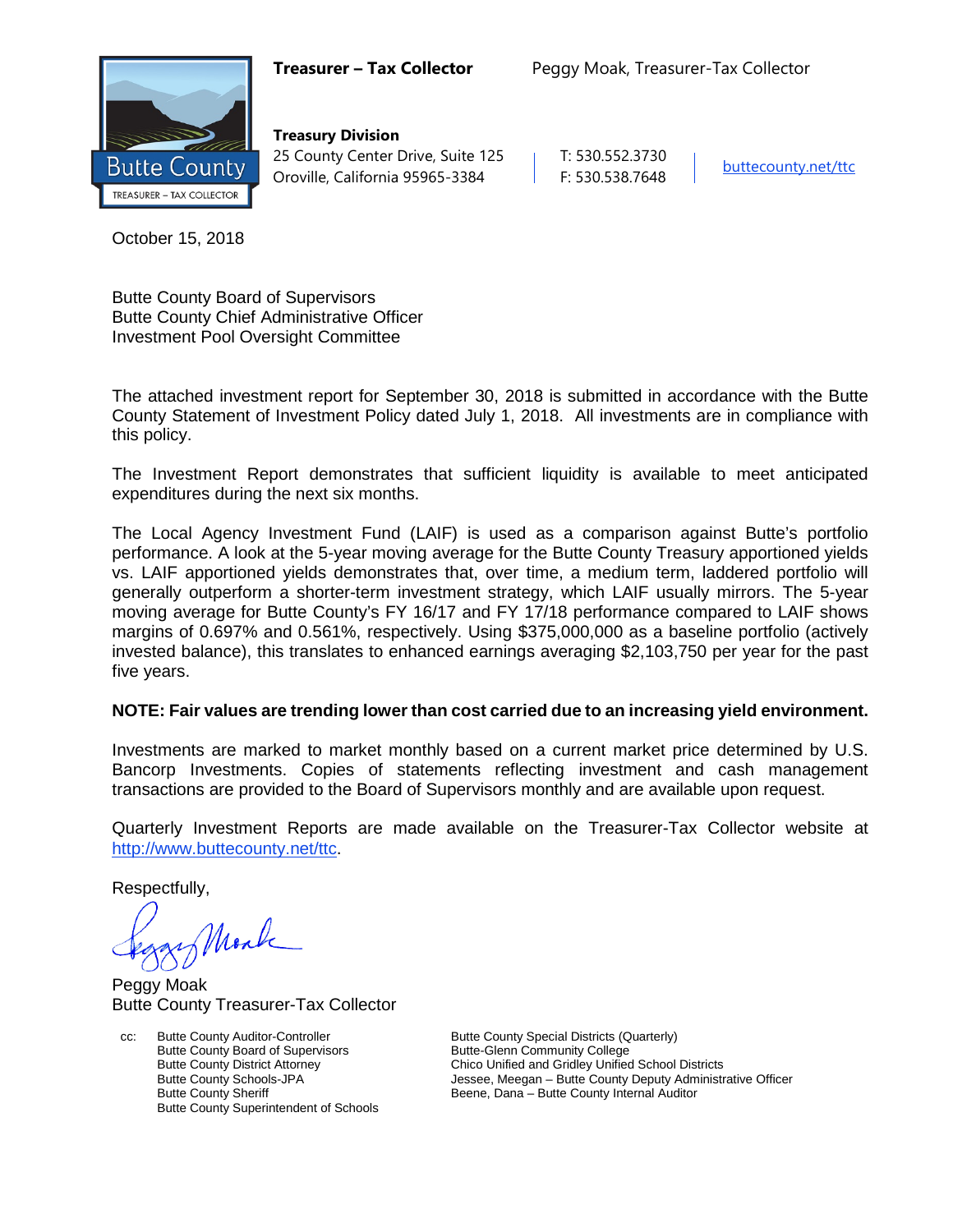

**September 30, 2018**

|                                                                          | YIELD TO        | <b>WEIGHTED AVERAGE</b> |                  |                   |                     |  |  |  |  |
|--------------------------------------------------------------------------|-----------------|-------------------------|------------------|-------------------|---------------------|--|--|--|--|
| <b>ACTIVELY MANAGED PORTFOLIO:</b>                                       | <b>MATURITY</b> | <b>MATURITY (DAYS)*</b> | <b>PAR VALUE</b> | <b>FAIR VALUE</b> | <b>COST CARRIED</b> |  |  |  |  |
| <b>LOCAL AGENCY INVESTMENT FUND (LAIF)</b>                               | 2.063%          | 1                       | 35,614,730.73    | 35,614,730.73     | 35,614,730.73       |  |  |  |  |
| <b>CALTRUST SHORT TERM</b>                                               | 2.043%          | 1                       | 4,677.77         | 4,677.77          | 4,674.59            |  |  |  |  |
| <b>CAMP SHORT TERM</b>                                                   | 2.140%          | $\mathbf{1}$            | 6,298,863.83     | 6,298,863.83      | 6,298,863.83        |  |  |  |  |
| <b>BANK MONEY MARKET (COLLATERALIZED)</b>                                | $0.000\%$       | $\mathbf{1}$            | 0.00             | 0.00              | 0.00                |  |  |  |  |
| <b>U.S. TREASURY NOTES**</b>                                             | 1.898%          | 1,183                   | 54,000,000.00    | 51,946,796.00     | 53,462,035.06       |  |  |  |  |
| <b>MUNICIPAL BONDS**</b>                                                 | 1.877%          | 668                     | 43,760,000.00    | 43,075,178.30     | 43,955,230.25       |  |  |  |  |
| <b>CORPORATE NOTES**</b>                                                 | 2.016%          | 723                     | 33,359,000.00    | 32,813,111.67     | 33,313,400.98       |  |  |  |  |
| <b>NEGOTIABLE CDS**</b>                                                  | 2.112%          | 1,059                   | 10,500,000.00    | 10,500,000.00     | 10,496,943.32       |  |  |  |  |
| FEDERAL AGENCY / SUPRANATIONAL NOTES**                                   | 1.962%          | 942                     | 203,485,000.00   | 198,956,132.70    | 202,988,518.73      |  |  |  |  |
| <b>TOTAL ACTIVELY MANAGED PORTFOLIO:</b>                                 | 1.964%          | 826                     | 387,022,272.33   | 379,209,491.00    | 386,134,397.49      |  |  |  |  |
| <b>SCHOOL BOND PROCEEDS</b> (see page 2 for details)                     |                 |                         | 77,692,918.63    | 77,692,918.63     | 77,692,918.63       |  |  |  |  |
| <b>OPERATING ACCOUNTS</b>                                                |                 |                         |                  |                   |                     |  |  |  |  |
| <b>U.S. BANK CHECKING ACCOUNT DEPOSITS</b>                               |                 |                         | 19,472,900.41    | 19,472,900.41     | 19,472,900.41       |  |  |  |  |
| <b>OPERATING CASH</b>                                                    |                 |                         | 57,322.29        | 57,322.29         | 57,322.29           |  |  |  |  |
| <b>OTHER</b>                                                             |                 |                         | 0.00             | 0.00              | 0.00                |  |  |  |  |
| <b>TOTAL TREASURER'S FUND LEDGER BALANCE:</b>                            |                 |                         | 484,245,413.66   | 476,432,632.33    | 483,357,538.82      |  |  |  |  |
| <b>INVESTMENTS UNDER MANAGEMENT OF TRUSTEES</b> (see page 3 for details) |                 |                         | 3,538,119.87     | 3,538,119.87      | 3,535,278.47        |  |  |  |  |
|                                                                          |                 |                         | <b>PAR VALUE</b> | <b>FAIR VALUE</b> | <b>COST CARRIED</b> |  |  |  |  |
| <b>TOTAL CASH AND INVESTMENTS:</b>                                       |                 |                         | 487,783,533.53   | 479,970,752.20    | 486,892,817.29      |  |  |  |  |
|                                                                          |                 |                         |                  |                   |                     |  |  |  |  |

#### **SIX MONTH LIQUIDITY PROJECTIONS**

| Estimated Cash Receipts for Next Six Months<br><b>Estimated Disbursements for Next Six Months</b><br>Estimated Net Cash Flow for Next Six Months*** | 535,645,404<br>-490,360,989<br>45,284,415 (A1) |
|-----------------------------------------------------------------------------------------------------------------------------------------------------|------------------------------------------------|
| <b>Prudent Reserve</b>                                                                                                                              | $-30,000,000$ (A2)                             |
| <b>Securities Maturing</b><br>Local Agency Investment Fund / Cal Trust / MMF / CAMP                                                                 | 22,697,000 (B)<br>41,918,269 (C)               |
| Total Liquidity for Next Six Months                                                                                                                 | 79,899,684 (A1+A2+B+C)                         |
| Estimated Cash Available for Long Term Investment<br>Remaining Available Liquidity                                                                  | $-30,000,000$<br>49.899.684                    |
| Total Par Value of actively managed investments maturing in less than 12 months:                                                                    | 105,115,272                                    |
| Total Par Value of actively managed investments maturing in more than 12 months:                                                                    | 281,907,000                                    |

\* Actual Weighted Average Maturity will be shorter, and actual dollar amount of investments maturing in less than 12 months will be higher than stated, due to call features on investments.

\*\* See page 5 for detailed list of investments.

\*\*\* Includes TRAN (Tax and Revenue Anticipation Notes) receipts and disbursements, if applicable.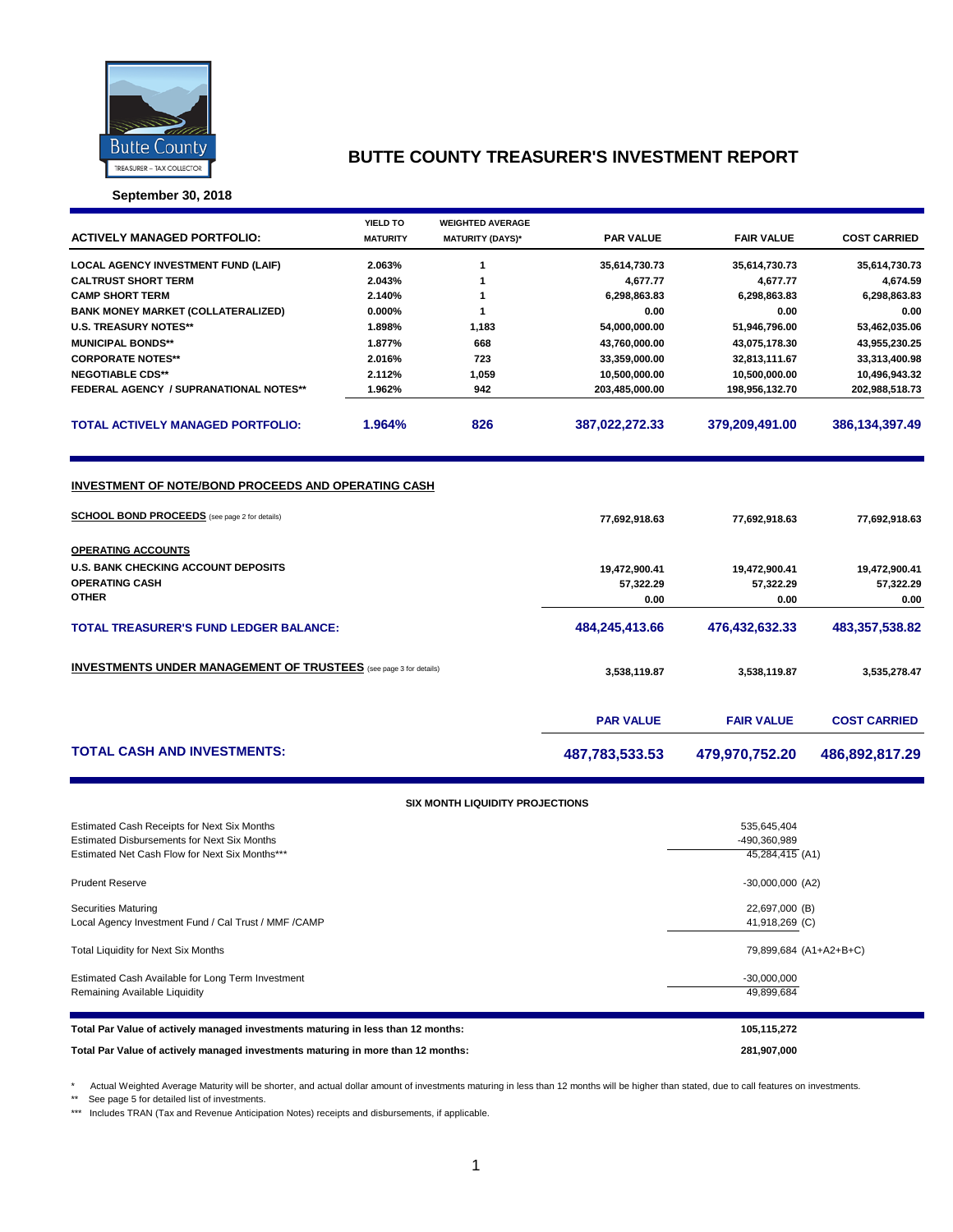#### **INVESTMENT OF SCHOOL BOND PROCEEDS**

**September 30, 2018**

| <b>BOND/NOTE DESCRIPTION</b>                       | <b>INVESTMENT</b><br><b>TYPE</b> | <b>MATURITY</b><br><b>DATE</b> | <b>DESCRIPTION</b> | <b>ANNUAL</b><br>YIELD* | <b>PAR</b><br>VALUE        | <b>FAIR</b><br><b>VALUE</b> | <b>COST</b><br><b>CARRIED</b> |
|----------------------------------------------------|----------------------------------|--------------------------------|--------------------|-------------------------|----------------------------|-----------------------------|-------------------------------|
| <b>BONDS - LOCAL AGENCY INVESTMENT FUND (LAIF)</b> |                                  |                                |                    |                         |                            |                             |                               |
| Butte-Glenn CCD 2016 GO Bond Series A              | LAIF                             |                                |                    | 2.063%                  | 33,334,417.24              | 33,334,417.24               | 33,334,417.24                 |
| Chico Unified 2012 GO Bond Series A                | LAIF                             |                                |                    | 2.063%                  | 1,427,602.71               | 1,427,602.71                | 1,427,602.71                  |
| Chico Unified 2012 GO Bond Series B                | LAIF                             |                                |                    | 2.063%                  | 29,860,000.00              | 29,860,000.00               | 29,860,000.00                 |
| Chico Unified 2016 GO Bond Series A                | LAIF                             |                                |                    | 2.063%                  | 13,070,898.68              | 13,070,898.68               | 13,070,898.68                 |
|                                                    |                                  |                                |                    |                         | <b>PAR</b><br><b>VALUE</b> | <b>FAIR</b><br><b>VALUE</b> | <b>COST</b><br><b>CARRIED</b> |
| <b>GRAND TOTAL</b>                                 |                                  |                                |                    |                         | 77,692,918.63              | 77,692,918.63               | 77,692,918.63                 |

\* Yields quoted above are a snapshot per investment type. Actual yields earned on school bonds are calculated by the Treasurer's office and are a composite of investment earnings less Treasury costs.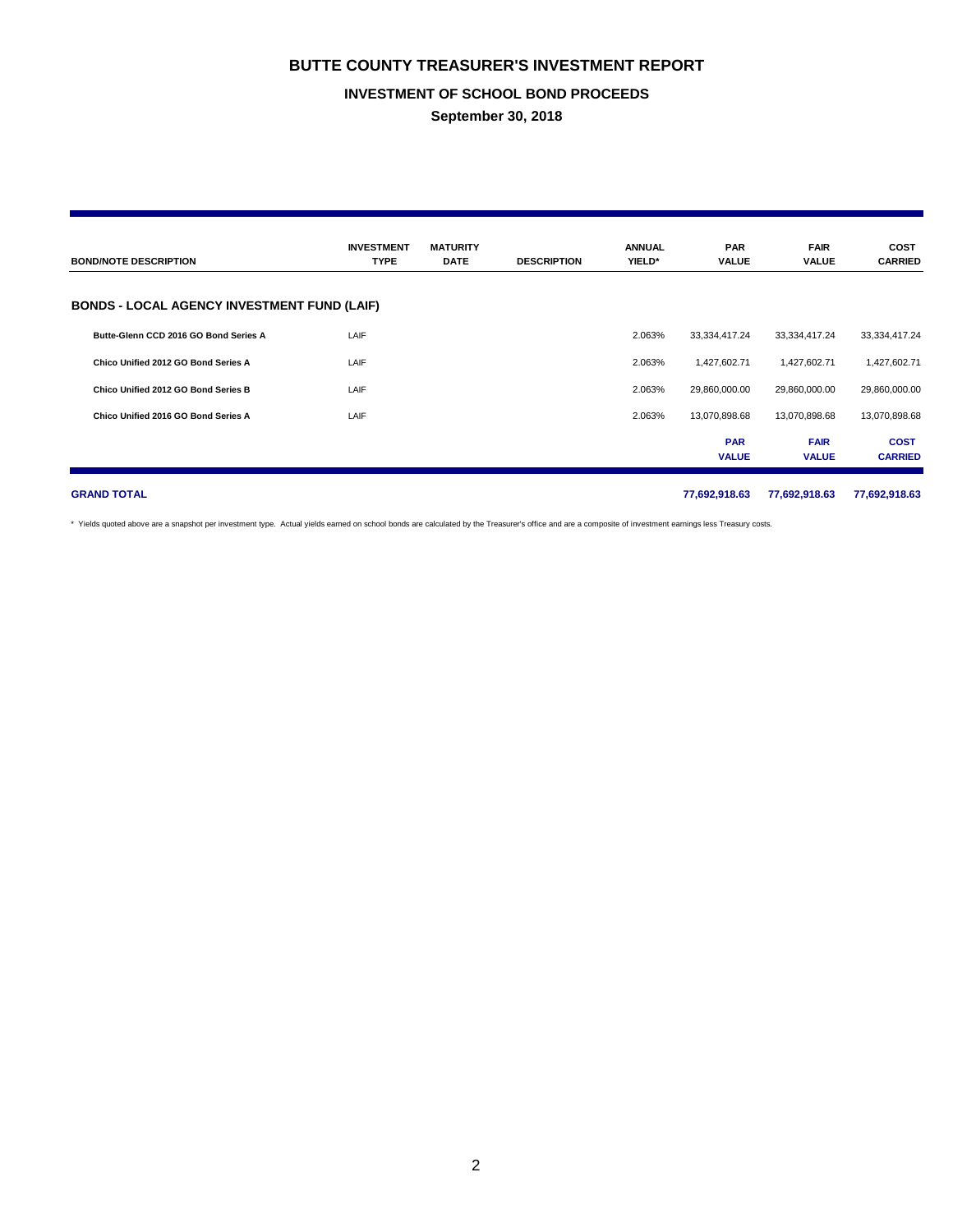**BUTTE COUNTY TREASURER'S INVESTMENT REPORT DEPOSITS AND INVESTMENTS UNDER MANAGEMENT OF TRUSTEES/FISCAL AGENTS**

**September 30, 2018**

|                                                 | <b>INVESTMENT</b>      | <b>MATURITY</b> |                              | <b>ANNUAL</b> | <b>PAR</b>   | <b>FAIR</b>               | <b>COST</b>    |
|-------------------------------------------------|------------------------|-----------------|------------------------------|---------------|--------------|---------------------------|----------------|
| <b>FINANCING PROGRAM</b>                        | <b>TYPE</b>            | <b>DATE</b>     | <b>DESCRIPTION</b>           | <b>YIELD</b>  | <b>VALUE</b> | <b>VALUE</b>              | <b>CARRIED</b> |
|                                                 |                        |                 |                              |               |              |                           |                |
| <b>2004 PENSION OBLIGATION BONDS</b>            |                        |                 |                              |               |              |                           |                |
| <b>WELLS FARGO BANK, TRUSTEE</b>                |                        |                 |                              |               |              |                           |                |
| Series A Bond Fund #XXXX1106                    | <b>Money Market</b>    |                 | WF GOVT MMF #1751            | 1.849%        | 2,104,831.50 | 2,104,831.50              | 2,104,831.50   |
| Int. Rate Stabilization Fund #XXXX1109          | Money Market           |                 | WF GOVT MMF #1751            | 1.849%        | 1,026.41     | 1,026.41                  | 1,026.41       |
|                                                 | Pooled Agency Funds    |                 | Local Agency Investment Fund | 2.063%        | 1,675.50     | 1,675.50                  | 1,675.50       |
| Principal Account Fund #XXXX1140                | Cash                   |                 | Cash                         | 0.000%        | 11.75        | 11.75                     | 11.75          |
| Interest Account Fund #XXXX1141                 | Cash                   |                 | Cash                         | 0.000%        | 195.56       | 195.56                    | 195.56         |
| Surplus Account Fund #XXXX1142                  | Cash                   |                 | Cash                         | 0.000%        | 18,907.53    | 18,907.53                 | 18,907.53      |
| Sinking Account Fund #XXXX1143                  | Cash                   |                 | Cash                         | 0.000%        | 0.00         | 0.00                      | 0.00           |
| Series B Interest Fund #XXXX1301                | <b>Money Market</b>    |                 | WF GOVT MMF #1751            | 1.849%        | 35,979.96    | 35,979.96                 | 35,979.96      |
| Series B Bond Fund #XXXX1305                    | Money Market           |                 | WF GOVT MMF #1751            | 1.849%        | 1,218,041.90 | 1,218,041.90              | 1,218,041.90   |
| Series B Interest Fund #XXXX1307                | Money Market           |                 | WF GOVT MMF #1751            | 1.849%        | 67.84        | 67.84                     | 67.84          |
| <b>SUBTOTAL</b>                                 |                        |                 |                              |               | 3,380,737.95 | 3,380,737.95              | 3,380,737.95   |
|                                                 |                        |                 |                              |               |              |                           |                |
| DEPOSITS WITH FISCAL AGENTS                     |                        |                 |                              |               |              |                           |                |
| <b>Discovery Benefits</b>                       |                        |                 |                              |               |              |                           |                |
| Plan Year Cash Balance 1/01/18 - 12/31/18*      |                        |                 |                              | <b>NA</b>     | 32,841.40    | 32,841.40                 | **30,000.00    |
| York Risk Services Group - Claim Administrators |                        |                 |                              |               |              |                           |                |
| Umpqua Bank #XXXXX2601                          | <b>Commercial Bank</b> |                 | <b>Business Checking</b>     | <b>NA</b>     | 124.540.52   | 124,540.52                | 124,540.52     |
| <b>SUBTOTAL</b>                                 |                        |                 |                              |               | 157,381.92   | 157,381.92                | 154,540.52     |
|                                                 |                        |                 |                              |               |              |                           |                |
|                                                 |                        |                 |                              |               | <b>PAR</b>   | <b>FAIR</b>               | <b>COST</b>    |
|                                                 |                        |                 |                              |               | <b>VALUE</b> | <b>VALUE</b>              | <b>CARRIED</b> |
|                                                 |                        |                 |                              |               |              |                           |                |
| <b>GRAND TOTAL</b>                              |                        |                 |                              |               | 3,538,119.87 | 3,538,119.87 3,535,278.47 |                |

\* Represents the most current data available (source: Auditor-Controller)

\*\* Benefits can be paid in advance of receipt of offsetting payroll deductions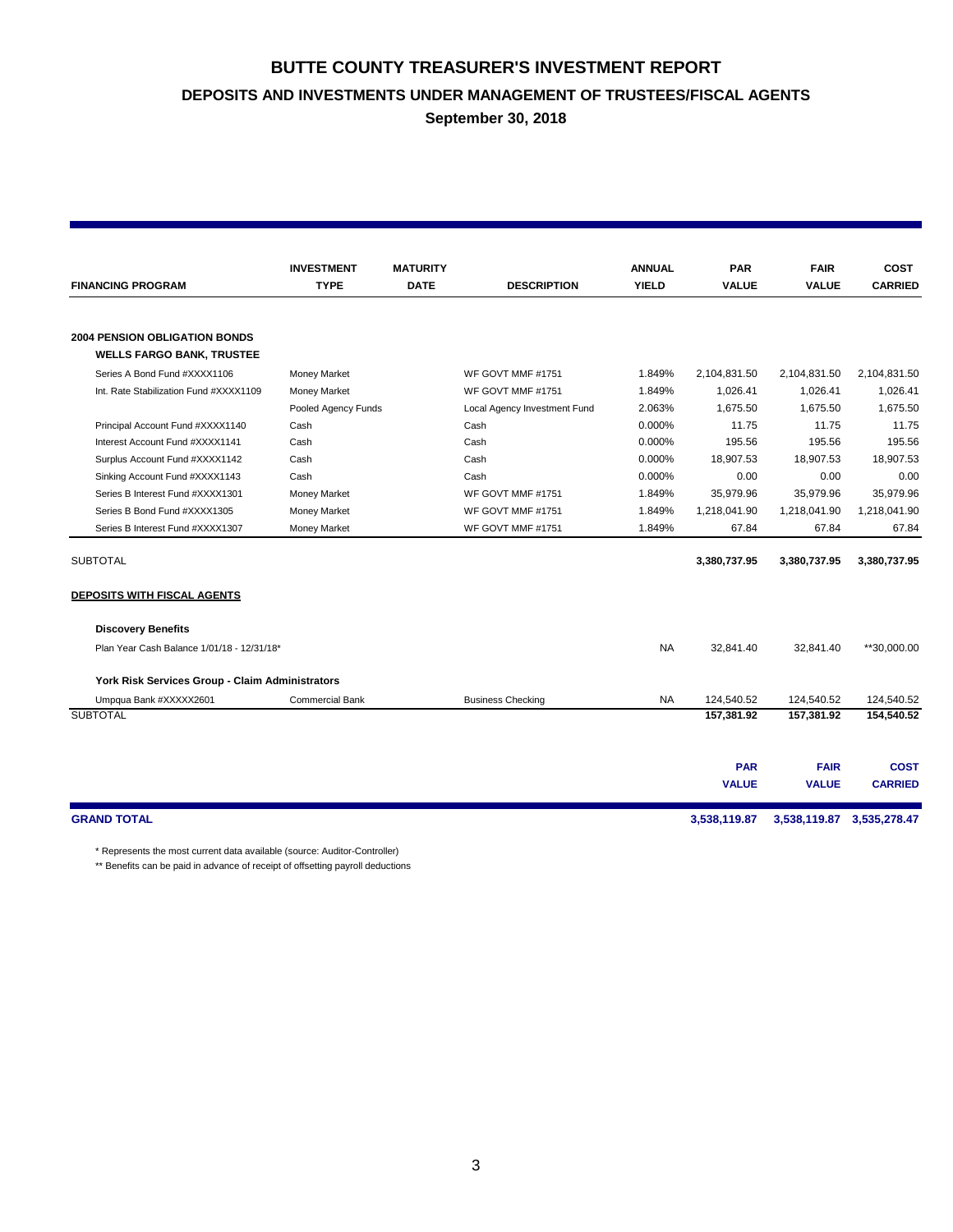**ACTIVELY MANAGED PORTFOLIO "AT-A-GLANCE"**

**September 30, 2018**

| <b>INVESTMENTS BY TYPE*</b>                                                                                                                                                                                                                                                                                                                                                                           |                  |    |             | <b>INVESTMENTS BY MATURITY &amp; YIELD*</b>                            |        |    |             |  |  |
|-------------------------------------------------------------------------------------------------------------------------------------------------------------------------------------------------------------------------------------------------------------------------------------------------------------------------------------------------------------------------------------------------------|------------------|----|-------------|------------------------------------------------------------------------|--------|----|-------------|--|--|
| Local Agency Investment Fund/CalTrust/MMF/CAMP                                                                                                                                                                                                                                                                                                                                                        | LAIF/CT/MMF/CAMP | \$ | 41,918,272  |                                                                        |        |    |             |  |  |
| Federal Home Loan Bank                                                                                                                                                                                                                                                                                                                                                                                | <b>FHLB</b>      | \$ | 45,200,000  | LAIF/CALTRUST/MMF/CAMP (1 day)                                         | 2.075% | \$ | 41,918,272  |  |  |
| Federal Home Loan Mortgage Corp                                                                                                                                                                                                                                                                                                                                                                       | <b>FHLMC</b>     | \$ | 13,075,000  | 01-12 months                                                           | 1.803% | \$ | 63,197,000  |  |  |
| Federal National Mortgage Assn                                                                                                                                                                                                                                                                                                                                                                        | <b>FNMA</b>      | \$ | 15,000,000  | 13-36 months                                                           | 1.689% | \$ | 153,332,000 |  |  |
| Federal Farm Credit Bank                                                                                                                                                                                                                                                                                                                                                                              | <b>FFCB</b>      | \$ | 39,560,000  | 37-60 months                                                           | 2.322% | \$ | 128,575,000 |  |  |
| Federal Agricultural Mortgage Corp                                                                                                                                                                                                                                                                                                                                                                    | <b>FAMCA</b>     | \$ | 15,000,000  | <b>TOTAL PAR VALUE</b>                                                 |        | \$ | 387,022,272 |  |  |
| <b>Corporate Notes</b>                                                                                                                                                                                                                                                                                                                                                                                | <b>CORP</b>      | \$ | 33,359,000  |                                                                        |        |    |             |  |  |
| U.S. Treasury Notes                                                                                                                                                                                                                                                                                                                                                                                   | <b>UST</b>       | \$ | 54,000,000  | * Investments managed by Trustees & School Bond Proceeds not included. |        |    |             |  |  |
| Tennessee Valley Authority                                                                                                                                                                                                                                                                                                                                                                            | <b>TVA</b>       | \$ | 5,000,000   |                                                                        |        |    |             |  |  |
| Supranational                                                                                                                                                                                                                                                                                                                                                                                         | <b>SUPRA</b>     | \$ | 70,650,000  | Final maturity dates are used; probable call dates are not considered. |        |    |             |  |  |
| Certificates of Deposit (Collateralized/Negotiable)                                                                                                                                                                                                                                                                                                                                                   | CDs              | \$ | 10,500,000  | Amounts quoted at Par Value.                                           |        |    |             |  |  |
| <b>Municipal Bonds</b>                                                                                                                                                                                                                                                                                                                                                                                | <b>MUNI</b>      | \$ | 43,760,000  |                                                                        |        |    |             |  |  |
|                                                                                                                                                                                                                                                                                                                                                                                                       |                  | \$ | 387,022,272 |                                                                        |        |    |             |  |  |
| 11%<br>12%<br>18%<br>3%<br>4%<br>10%<br>4%<br>1%<br>14%<br>9%<br>• LAIF/CALTRUST/MMF/CAMP (1 day)<br>• LAIF/CT/MMF/CAMP • FHLB<br>• FHLMC<br>$-FNMA$<br>$\bullet$ 01-12 months<br>$\blacksquare$ 13-36 months<br>• CORP<br>$\bullet$ UST<br>■ FFCB<br>• FAMCA<br>• 37-60 months<br><b>SUPRA</b><br>$\bullet$ CDs<br><b>TVA</b><br>$-MUNI$                                                             |                  |    |             |                                                                        |        |    |             |  |  |
| Butte County Pooled Treasury Portfolio Balance**<br>Net of Tax and Revenue Anticipation Notes (TRAN) and Bond Proceeds<br>\$550,000,000<br>\$525,000,000<br>$-2018$<br>\$500,000,000<br>$-2017$<br>2016<br>\$475,000,000<br>$-$ <b>*</b> 2015<br>\$450,000,000<br>$-$ 2014<br>\$425,000,000<br>$ -$ 2013<br>\$400,000,000<br>$\longrightarrow$ 2012<br>2011<br>\$375,000,000<br>2010<br>\$350,000,000 |                  |    |             |                                                                        |        |    |             |  |  |

**\*\* This chart does not include deposits from TRAN, Bond Proceeds, or Investments under Management of Trustees.**

\$250,000,000 \$275,000,000 \$300,000,000 \$325,000,000

 **It is intended to demonstrate cash flow trends and establish a baseline for the portfolio, enabling medium term investments.**

JAN FEB MAR APR MAY JUN JUL AUG SEP OCT NOV DEC

O

2008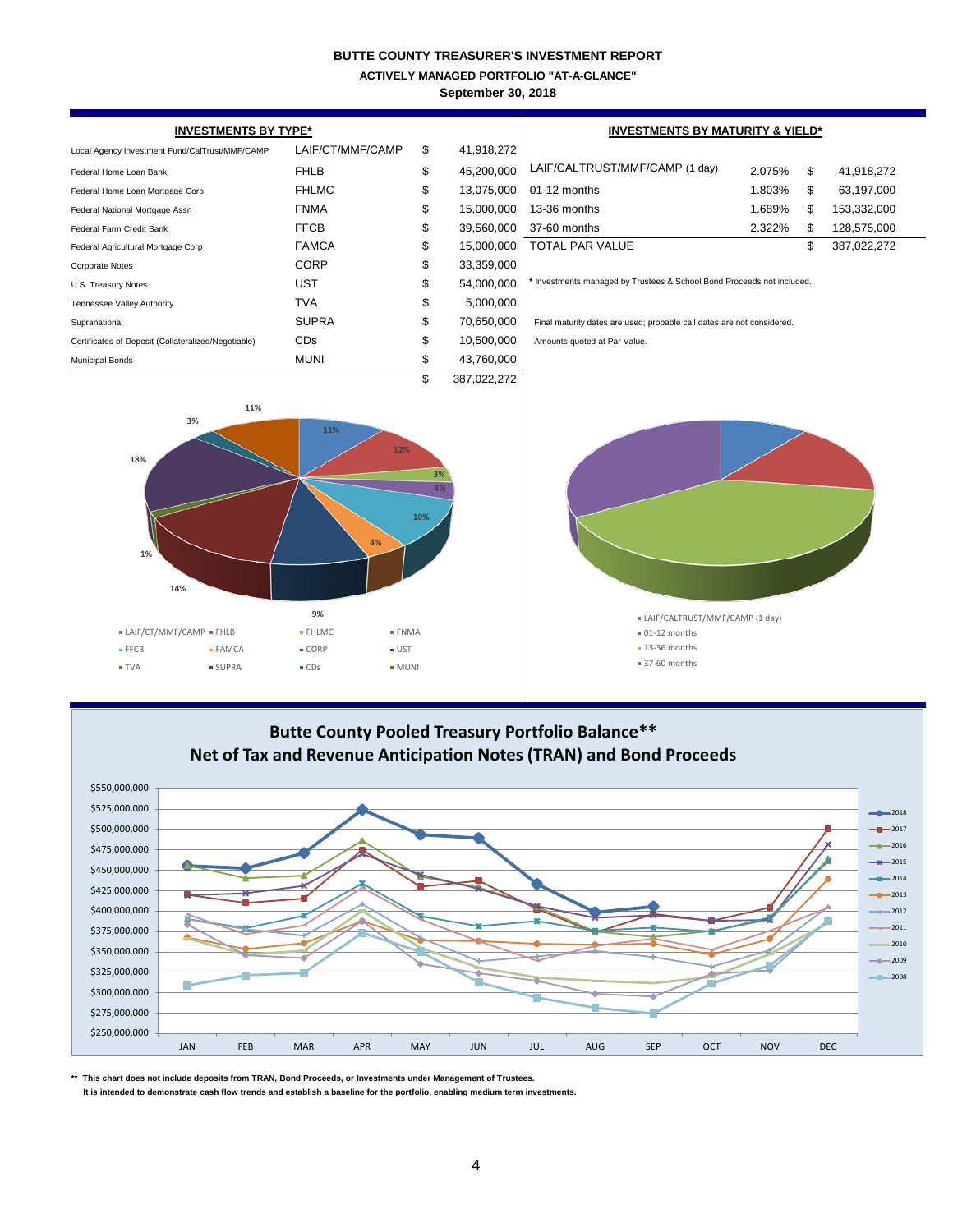#### **MANAGED PORTFOLIO - DETAILS OF SECURITIES HELD**

**September 30, 2018**

**Page 1 of 2**

|                        |                                                           |                  | <b>Credit Rating</b>   |                  | Purchase                 | <b>Maturity</b>          | Yield to       |                              |                              |                              |
|------------------------|-----------------------------------------------------------|------------------|------------------------|------------------|--------------------------|--------------------------|----------------|------------------------------|------------------------------|------------------------------|
| Security               | <b>Description</b>                                        | <b>S&amp;P</b>   | Moody's                | <b>Fitch</b>     | <b>Date</b>              | Date                     | Maturity (%)   | Par Value                    | <b>Fair Value</b>            | <b>Cost Carried*</b>         |
| 459058ER0              | INTL BK RECON & DEVELOP                                   | AAA              | Aaa                    | AAA              | 12/5/2016                | 10/5/2018                | 1.261          | 2,500,000.00                 | 2,499,630.00                 | 2,499,928.64                 |
| 880591EQ1<br>795450RM9 | TENN VALLEY AUTHORITY<br>SALLIE MAE BANK/SALT LKE         | AA+<br><b>NR</b> | Aaa                    | AAA<br><b>NR</b> | 7/28/2017                | 10/15/2018               | 1.363          | 5,000,000.00                 | 4,998,865.00<br>250,000.00   | 5,000,743.25<br>250,000.00   |
| 686184WJ7              | <b>ORIENTAL BANK</b>                                      | <b>NR</b>        | <b>NR</b><br><b>NR</b> | <b>NR</b>        | 11/25/2013<br>12/16/2015 | 11/20/2018<br>12/17/2018 | 2.050<br>1.750 | 250,000.00<br>250,000.00     | 250,000.00                   | 250,000.00                   |
| 89236TBB0              | <b>TOYOTA MOTOR CREDIT CORP</b>                           | AA-              | Aa3                    | Α                | 9/18/2015                | 1/17/2019                | 1.875          | 5,000,000.00                 | 4,994,095.00                 | 5,003,191.49                 |
| 037833BQ2              | APPLE INC                                                 | AA+              | Aa1                    | <b>NR</b>        | 1/17/2017                | 2/22/2019                | 1.450          | 1,540,000.00                 | 1,535,389.24                 | 1,541,478.28                 |
| 30231GAP7              | EXXON MOBIL CORPORATION                                   | AA+              | Aaa                    | <b>NR</b>        | 3/29/2018                | 3/1/2019                 | 2.304          | 3,157,000.00                 | 3,146,884.97                 | 3,149,283.42                 |
| 650035K80              | NEW YORK ST URBAN DEV CORP REV                            | AAA              | Aa1                    | AA+              | 12/18/2014               | 3/15/2019                | 1.980          | 5,000,000.00                 | 4,988,850.00                 | 5,000,209.43                 |
| 13063CKL3              | CALIFORNIA ST GO UNLTD TXBL                               | AA-              | Aa3                    | AA-              | 11/24/2014               | 5/1/2019                 | 1.900          | 3,000,000.00                 | 2,991,570.00                 | 3,005,842.39                 |
| 3133EFD20<br>594918AC8 | FEDERAL FARM CREDIT BANK<br>MICROSOFT CORP                | AA+<br>AAA       | Aaa<br>Aaa             | AAA<br>AA+       | 2/23/2016<br>9/28/2015   | 5/23/2019<br>6/1/2019    | 1.266<br>1.580 | 5,000,000.00<br>2,500,000.00 | 4,958,935.00<br>2,528,302.50 | 4,999,504.27<br>2,542,249.43 |
| 45905UF58              | INTL BK RECON & DEVELOP                                   | <b>NR</b>        | <b>NR</b>              | <b>NR</b>        | 5/25/2018                | 6/28/2019                | 2.472          | 5,000,000.00                 | 4,962,760.00                 | 4,968,252.14                 |
| 91412GSB2              | UNIV OF CALIFORNIA CA REV TXBL                            | AA               | Aa2                    | <b>NR</b>        | 8/24/2015                | 7/1/2019                 | 1.698          | 5,000,000.00                 | 4,966,750.00                 | 5,003,533.17                 |
| 31315PM71              | FEDERAL AGRIC MTG CORP                                    | <b>NR</b>        | <b>NR</b>              | <b>NR</b>        | 7/17/2014                | 7/17/2019                | 1.813          | 5,000,000.00                 | 4,967,710.00                 | 4,996,861.94                 |
| 459058EV1              | INTL BK RECON & DEVELOP                                   | AAA              | Aaa                    | AAA              | 1/28/2016                | 7/26/2019                | 1.392          | 5,000,000.00                 | 4,944,105.00                 | 4,994,336.84                 |
| 31315PTD1              | <b>FARMER MAC</b>                                         | <b>NR</b>        | <b>NR</b>              | <b>NR</b>        | 8/25/2014                | 8/23/2019                | 1.765          | 5,000,000.00                 | 4,956,335.00                 | 4,992,952.00                 |
| 459058FQ1              | INTL BK RECON & DEVELOP                                   | <b>NR</b>        | Aaa                    | AAA              | 5/16/2018                | 9/30/2019                | 2.525          | 5,000,000.00                 | 4,921,220.00                 | 4,935,438.14                 |
| 68389XAX3<br>45905UZJ6 | ORACLE CORP<br>INTL BK RECON & DEVELOP                    | AA-<br>AAA       | A1<br>Aaa              | A+<br><b>NR</b>  | 10/6/2015<br>12/2/2016   | 10/8/2019<br>10/25/2019  | 1.845<br>1.573 | 4,162,000.00<br>5,000,000.00 | 4,142,267.96<br>4,914,590.00 | 4,178,482.10<br>4,985,825.50 |
| 3133EEBN9              | FEDERAL FARM CREDIT BANK                                  | AA+              | Aaa                    | AAA              | 11/12/2014               | 11/12/2019               | 1.800          | 5,000,000.00                 | 4,952,170.00                 | 5,000,000.00                 |
| 966594AW3              | <b>WHITNEY BANK/MS</b>                                    | <b>NR</b>        | <b>NR</b>              | <b>NR</b>        | 1/25/2017                | 1/27/2020                | 1.700          | 250,000.00                   | 250,000.00                   | 250,000.00                   |
| 02587DXE3              | AMERICAN EXPR CENTURION                                   | <b>NR</b>        | <b>NR</b>              | <b>NR</b>        | 1/30/2015                | 1/30/2020                | 1.950          | 250,000.00                   | 250,000.00                   | 250,000.00                   |
| 882806EM0              | TEXAS ST TECH UNIV REV                                    | AA+              | Aa1                    | AA+              | 11/6/2015                | 2/15/2020                | 1.790          | 2,570,000.00                 | 2,542,295.40                 | 2,580,600.46                 |
| 474067AK1              | JEFFERSON FIN CRED UNION                                  | <b>NR</b>        | <b>NR</b>              | <b>NR</b>        | 2/27/2018                | 2/27/2020                | 2.400          | 250,000.00                   | 250,000.00                   | 250,000.00                   |
| 912828J84              | U S TREASURY NOTE                                         | AA+              | Aaa                    | AAA              | 4/8/2015                 | 3/31/2020                | 1.330          | 5,000,000.00                 | 4,897,265.00                 | 5,003,230.33                 |
| 13063CSQ4<br>13063DFZ6 | CALIFORNIA ST GO UNLTD TXBL<br>CALIFORNIA ST GO UNLT TXBL | AA-<br>AA-       | Aa3<br>Aa3             | AA-<br>AA-       | 4/29/2015<br>4/25/2018   | 4/1/2020<br>4/1/2020     | 1.680<br>2.523 | 5,000,000.00<br>3,000,000.00 | 4,923,150.00<br>2,988,900.00 | 5,008,593.68<br>3,003,328.45 |
| 71270QMS2              | PEOPLES UNITED BANK NA                                    | <b>NR</b>        | <b>NR</b>              | <b>NR</b>        | 4/15/2015                | 4/15/2020                | 1.800          | 250,000.00                   | 250,000.00                   | 250,000.00                   |
| 3136G2HF7              | FEDERAL NATL MORTGAGE ASSN                                | AA+              | Aaa                    | AAA              | 5/19/2015                | 5/19/2020                | 1.600          | 5,000,000.00                 | 4,905,325.00                 | 5,000,000.00                 |
| 912828XE5              | <b>U S TREASURY NOTE</b>                                  | AA+              | Aaa                    | AAA              | 6/1/2015                 | 5/31/2020                | 1.503          | 4,000,000.00                 | 3,915,156.00                 | 3,999,791.89                 |
| 140420RX0              | CAPITAL ONE BANK USA NA                                   | <b>NR</b>        | <b>NR</b>              | <b>NR</b>        | 6/10/2015                | 6/10/2020                | 2.006          | 250,000.00                   | 250,000.00                   | 249,577.18                   |
| 313383HU8              | FEDERAL HOME LOAN BANK                                    | AA+              | Aaa                    | <b>NR</b>        | 6/5/2015                 | 6/12/2020                | 1.780          | 5,000,000.00                 | 4,907,810.00                 | 4,997,565.47                 |
| 3133834H1              | FHLB 1.375 06/20                                          | AA+              | Aaa                    | <b>NR</b>        | 7/23/2015                | 6/12/2020                | 1.795          | 5,200,000.00                 | 5,073,770.00                 | 5,164,651.62                 |
| 8821172X1<br>459058FM0 | TEXAS ST A&M UNIV REV<br>INTL BK RECON & DEVELOP          | AAA<br>AAA       | Aaa<br>Aaa             | AAA<br>AAA       | 8/10/2015<br>8/23/2016   | 7/1/2020<br>8/10/2020    | 1.963<br>1.140 | 3,000,000.00<br>5,000,000.00 | 2,938,830.00<br>4,839,510.00 | 2,989,374.79<br>4,998,616.99 |
| 3130ADSS2              | FEDERAL HOME LOAN BANK                                    | AA+              | Aaa                    | <b>NR</b>        | 4/5/2018                 | 9/9/2020                 | 2.419          | 5,000,000.00                 | 4,959,440.00                 | 5,001,916.71                 |
| 05580ACW2              | <b>BMW BANK NORTH AMERICA</b>                             | <b>NR</b>        | <b>NR</b>              | <b>NR</b>        | 9/18/2015                | 9/18/2020                | 2.200          | 250,000.00                   | 250,000.00                   | 250,000.00                   |
| 20033AMR4              | <b>COMENITY CAPITAL BANK</b>                              | <b>NR</b>        | <b>NR</b>              | <b>NR</b>        | 9/21/2015                | 9/21/2020                | 2.250          | 250,000.00                   | 250,000.00                   | 250,000.00                   |
| 49306SYW0              | <b>KEY BANK NA</b>                                        | <b>NR</b>        | <b>NR</b>              | <b>NR</b>        | 9/27/2017                | 9/25/2020                | 1.850          | 250,000.00                   | 250,000.00                   | 250,000.00                   |
| 3136G1H28              | <b>FANNIE MAE</b>                                         | AA+              | Aaa                    | AAA              | 2/3/2017                 | 9/28/2020                | 1.677          | 5,000,000.00                 | 4,881,830.00                 | 5,002,180.99                 |
| 9128282Z2              | U S TREASURY NOTE<br><b>DISCOVER BANK</b>                 | AA+<br><b>NR</b> | Aaa                    | AAA<br><b>NR</b> | 10/31/2017               | 10/15/2020               | 1.712          | 5,000,000.00                 | 4,878,710.00                 | 4,991,377.31                 |
| 254672VT2<br>14042RBL4 | CAPITAL ONE NA                                            | <b>NR</b>        | <b>NR</b><br><b>NR</b> | <b>NR</b>        | 10/21/2015<br>11/13/2015 | 10/21/2020<br>10/28/2020 | 2.200<br>2.277 | 250,000.00<br>250,000.00     | 250,000.00<br>250,000.00     | 250,000.00<br>249,869.20     |
| 594918BG8              | MICROSOFT CORP                                            | AAA              | Aaa                    | AA+              | 8/22/2016                | 11/3/2020                | 1.382          | 5,000,000.00                 | 4,909,150.00                 | 5,061,206.68                 |
| 94986TWG8              | WELLS FARGO BANK NA                                       | <b>NR</b>        | <b>NR</b>              | <b>NR</b>        | 12/3/2015                | 12/3/2020                | 1.500          | 250,000.00                   | 250,000.00                   | 250,000.00                   |
| 29266NX93              | <b>ENERBANK USA</b>                                       | <b>NR</b>        | <b>NR</b>              | <b>NR</b>        | 1/28/2016                | 1/28/2021                | 1.903          | 250,000.00                   | 250,000.00                   | 249,709.22                   |
| 89677DET9              | TRISTATE CAPITAL BANK                                     | <b>NR</b>        | <b>NR</b>              | <b>NR</b>        | 1/31/2018                | 2/1/2021                 | 2.350          | 250,000.00                   | 250,000.00                   | 250,000.00                   |
| 3130A7CV5              | FEDERAL HOME LOAN BANK                                    | AA+              | Aaa                    | <b>NR</b>        | 4/7/2016                 | 2/18/2021                | 1.315          | 5,000,000.00                 | 4,826,350.00                 | 5,006,876.56                 |
| 4581X0CS5<br>13063CP87 | INTER-AMERICAN DEVEL BK<br>CALIFORNIA ST GO UNLTD         | AAA              | Aaa                    | AAA              | 11/15/2016               | 3/15/2021                | 1.574          | 5,000,000.00                 | 4,870,010.00<br>4,826,350.00 | 5,035,558.33<br>5,008,385.42 |
| 3134G8Y29              | <b>FREDDIE MAC</b>                                        | AA-<br>AA+       | Aa3<br><b>NR</b>       | AA-<br>AAA       | 6/13/2016<br>4/28/2016   | 4/1/2021<br>4/28/2021    | 1.430<br>1.375 | 5,000,000.00<br>3,000,000.00 | 2,935,365.00                 | 2,997,682.50                 |
| 459058FD0              | INTL BK RECON & DEV STEP-UP                               | <b>NR</b>        | <b>NR</b>              | <b>NR</b>        | 4/28/2016                | 4/28/2021                | 1.500          | 3,000,000.00                 | 2,919,900.00                 | 3,000,000.00                 |
| 02007GCP6              | ALLY BANK                                                 | <b>NR</b>        | NR                     | <b>NR</b>        | 5/10/2018                | 5/10/2021                | 2.850          | 250,000.00                   | 250,000.00                   | 250,000.00                   |
| 128829AC2              | CALDWELL BK & TRUST CO                                    | <b>NR</b>        | <b>NR</b>              | NR.              | 5/13/2016                | 5/13/2021                | 1.400          | 250,000.00                   | 250,000.00                   | 250,000.00                   |
| 91412GF59              | UNIV OF CALIFORNIA CA REV TXBL                            | AA               | Aa2                    | AA               | 8/5/2016                 | 5/15/2021                | 1.417          | 5,000,000.00                 | 4,857,800.00                 | 5,056,426.87                 |
| 459058FH1              | INTL BK RECON & DEVELOP                                   | AAA              | Aaa                    | AAA              | 6/13/2016                | 5/24/2021                | 1.412          | 5,000,000.00                 | 4,799,220.00                 | 4,995,264.43                 |
| 3136G3MV4<br>3130AD5K4 | FEDERAL NATL MORTGAGE ASSN                                | AA+              | Aaa                    | AAA              | 5/25/2016                | 5/25/2021                | 1.375          | 5,000,000.00<br>5,000,000.00 | 4,786,030.00                 | 5,000,000.00                 |
| 27113PBE0              | FEDERAL HOME LOAN BANK<br>EAST BOSTON SAVINGS BANK        | AA+<br><b>NR</b> | Aaa<br><b>NR</b>       | NR.<br>NR.       | 12/26/2017<br>6/23/2016  | 6/22/2021<br>6/23/2021   | 2.197<br>1.500 | 250,000.00                   | 4,890,435.00<br>250,000.00   | 4,997,774.00<br>250,000.00   |
| 912828S27              | U S TREASURY NOTE                                         | AA+              | Aaa                    | AAA              | 12/15/2017               | 6/30/2021                | 2.027          | 5,000,000.00                 | 4,767,970.00                 | 4,880,915.57                 |
| 3133EGKA2              | FEDERAL FARM CREDIT BANK                                  | AA+              | Aaa                    | AAA              | 7/6/2016                 | 7/6/2021                 | 1.500          | 5,000,000.00                 | 4,811,440.00                 | 5,000,000.00                 |
| 3130A8QS5              | FEDERAL HOME LOAN BANK                                    | AA+              | Aaa                    | NR.              | 7/14/2016                | 7/14/2021                | 1.201          | 5,000,000.00                 | 4,764,770.00                 | 4,989,747.11                 |
| 459058GH0              | INTL BANK RECON & DEVELOP                                 | AAA              | Aaa                    | NR.              | 7/25/2018                | 7/23/2021                | 2.832          | 5,000,000.00                 | 4,967,480.00                 | 4,989,016.33                 |
| 58403B4S2              | MEDALLION BANK UTAH                                       | <b>NR</b>        | <b>NR</b>              | NR.              | 7/28/2016                | 7/26/2021                | 1.400          | 250,000.00                   | 250,000.00                   | 250,000.00                   |
| 88413QBN7              | THIRD FED SAV&LN CLEVLND                                  | <b>NR</b>        | <b>NR</b>              | NR.              | 7/28/2017                | 7/28/2021                | 2.000          | 250,000.00                   | 250,000.00                   | 250,000.00                   |
| 95960NJN8<br>594918BP8 | <b>WESTERN STATE BANK</b><br>MICROSOFT CORP               | <b>NR</b><br>AAA | NR.<br>Aaa             | NR.<br>AA+       | 7/29/2016<br>8/19/2016   | 7/29/2021<br>8/8/2021    | 1.400<br>1.541 | 250,000.00<br>5,000,000.00   | 250,000.00<br>4,803,950.00   | 250,000.00<br>5,001,218.62   |
| 74267GVM6              | PRIVATEBANK & TRUST CO                                    | <b>NR</b>        | <b>NR</b>              | <b>NR</b>        | 8/30/2016                | 8/30/2021                | 1.500          | 250,000.00                   | 250,000.00                   | 250,000.00                   |